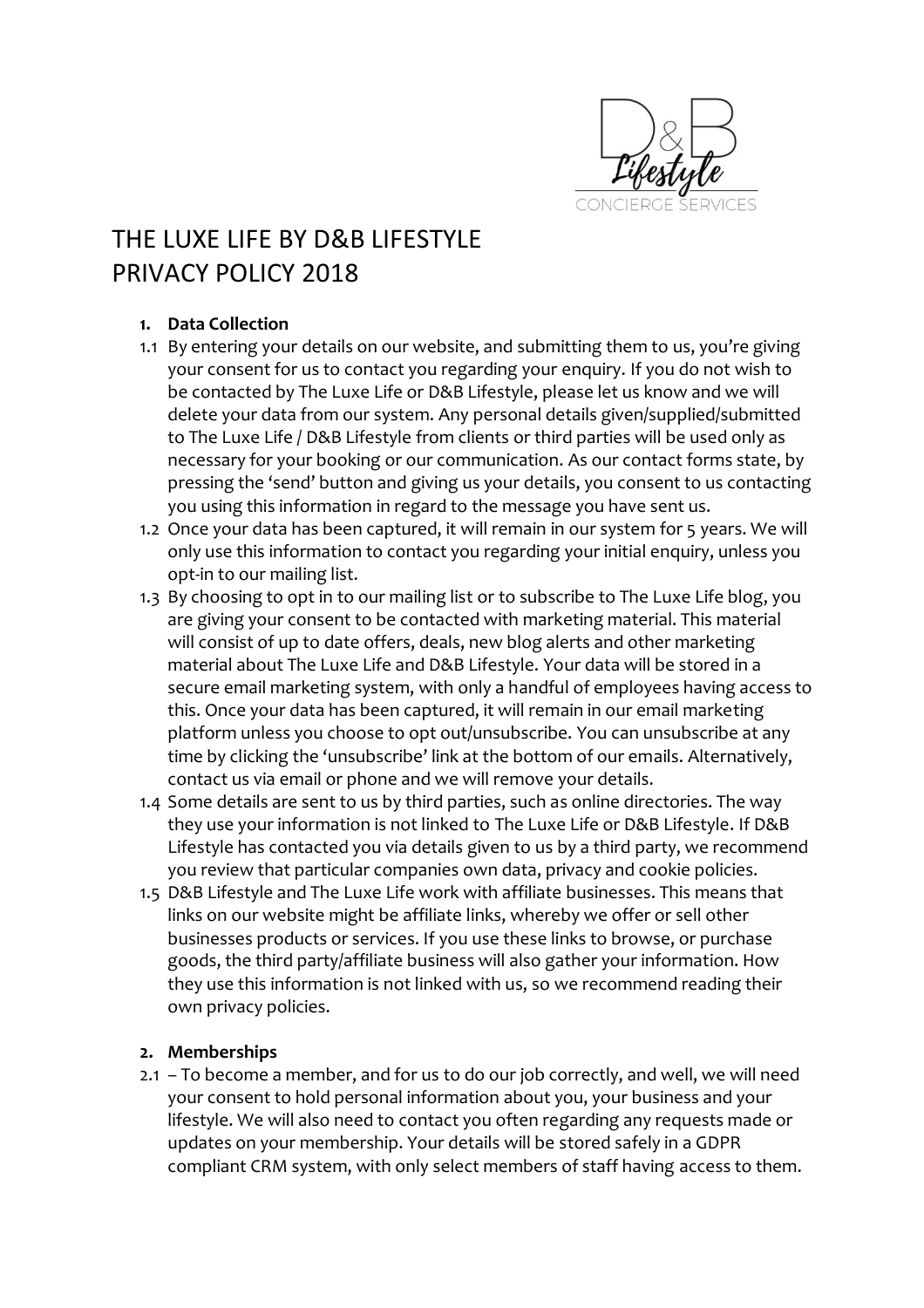

2.2 Your details will be kept for the entire duration of your membership contract and will be kept for up to 1 year after that. We will only contact you after your membership ends if we have any outstanding issues with your membership.

## **3. Privacy**

**3.1** We understand that your data and personal details are private, and we'll never give them to any third parties without your consent. If you have booked or are looking to book an event at D&B Lifestyle, you might want our suppliers to contact you. If you would rather all contact remain between you and Brandy Hole please let us know. We do not sell data or give away data to any third parties. You can choose to opt-in to emails from Brandy Hole regarding up to date offers and information, by subscribing on the contact page of this website.

## **4. Cookies**

- 4.1 This website uses cookies to better the users experience while visiting the website. Where applicable this website uses a cookie control system allowing the user on their first visit to the website to allow or disallow the use of cookies on their computer / device. This complies with recent legislation requirements for websites to obtain explicit consent from users before leaving behind or reading files such as cookies on a user's computer / device.
- 4.2 Cookies are small files saved to the user's computer's hard drive that track, save and store information about the user's interactions and usage of the website. This allows the website, through its server to provide the users with a tailored experience within this website.
- 4.3 Users are advised that if they wish to deny the use and saving of cookies from this website on to their computers hard drive they should take necessary steps within their web browsers security settings to block all cookies from this website and its external serving vendors.
- 4.4 This website uses tracking software to monitor its visitors to better understand how they use it. This software is provided by Google Analytics which uses cookies to track visitor usage. The software will save a cookie to your computer's hard drive in order to track and monitor your engagement and usage of the website, but will not store, save or collect personal information. You can read Google's privacy policy here for further information [ <http://www.google.com/privacy.html> ]
- 4.5 Other cookies may be stored to your computer's hard drive by external vendors when this website uses referral programs, sponsored links or adverts. Such cookies are used for conversion and referral tracking and typically expire after 30 days, though some may take longer. No personal information is stored, saved or collected.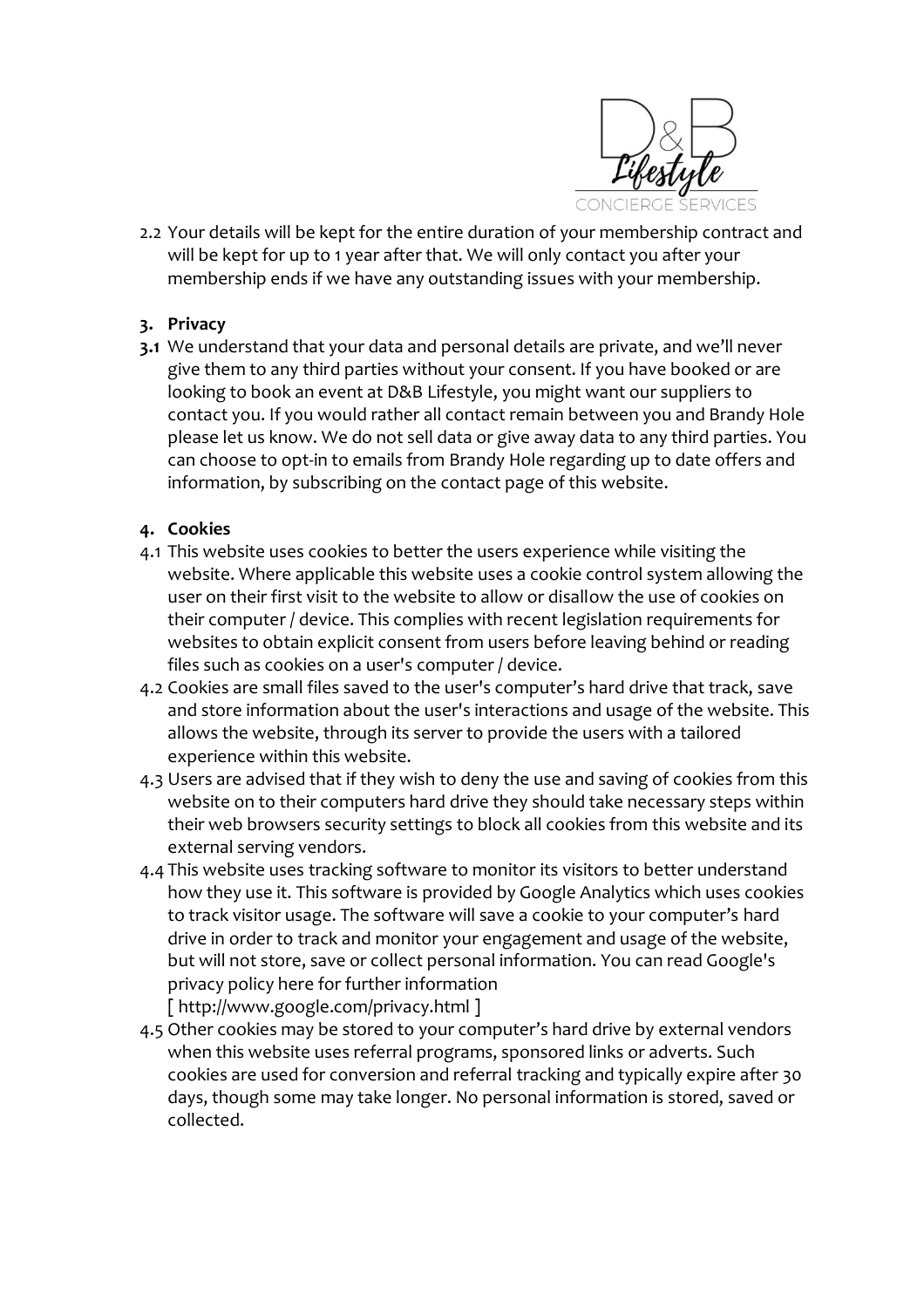

#### **5. External Links**

- 5.1 Although this website only looks to include quality, safe and relevant external links, users are advised adopt a policy of caution before clicking any external web links mentioned throughout this website. The owners of this website cannot guarantee or verify the contents of any externally linked website despite their best efforts. Users should therefore note they click on external links at their own risk and this website and its owners cannot be held liable for any damages or implications caused by visiting any external links mentioned.
- 5.2 This website may contain sponsored links and adverts. These will typically be served through our advertising partners, to whom may have detailed privacy policies relating directly to the adverts they serve. Clicking on any such adverts will send you to the advertiser's website through a referral program which may use cookies and will track the number of referrals sent from this website. This may include the use of cookies which may in turn be saved on your computer's hard drive. Users should therefore note they click on sponsored external links at their own risk and this website and its owners cannot be held liable for any damages or implications caused by visiting any external links mentioned.

## **6. Social Media Platforms**

- 6.1 Communication, engagement and actions taken through external social media platforms that this website and its owners participate on are custom to the terms and conditions as well as the privacy policies held with each social media platform respectively. Users are advised to use social media platforms wisely and communicate / engage upon them with due care and caution in regard to their own privacy and personal details. This website nor its owners will ever ask for personal or sensitive information through social media platforms and encourage users wishing to discuss sensitive details to contact them through primary communication channels such as by telephone or email.
- 6.2 This website may use social sharing buttons which help share web content directly from web pages to the social media platform in question. Users are advised before using such social sharing buttons that they do so at their own discretion and note that the social media platform may track and save your request to share a web page respectively through your social media platform account.
- 6.3 This website and its owners through their social media platform accounts may share web links to relevant web pages. By default, some social media platforms shorten lengthy urls. Users are advised to take caution and good judgement before clicking any shortened urls published on social media platforms by this website and its owners. Despite the best efforts to ensure only genuine urls are published many social media platforms are prone to spam and hacking and therefore this website and its owners cannot be held liable for any damages or implications caused by visiting any shortened links.